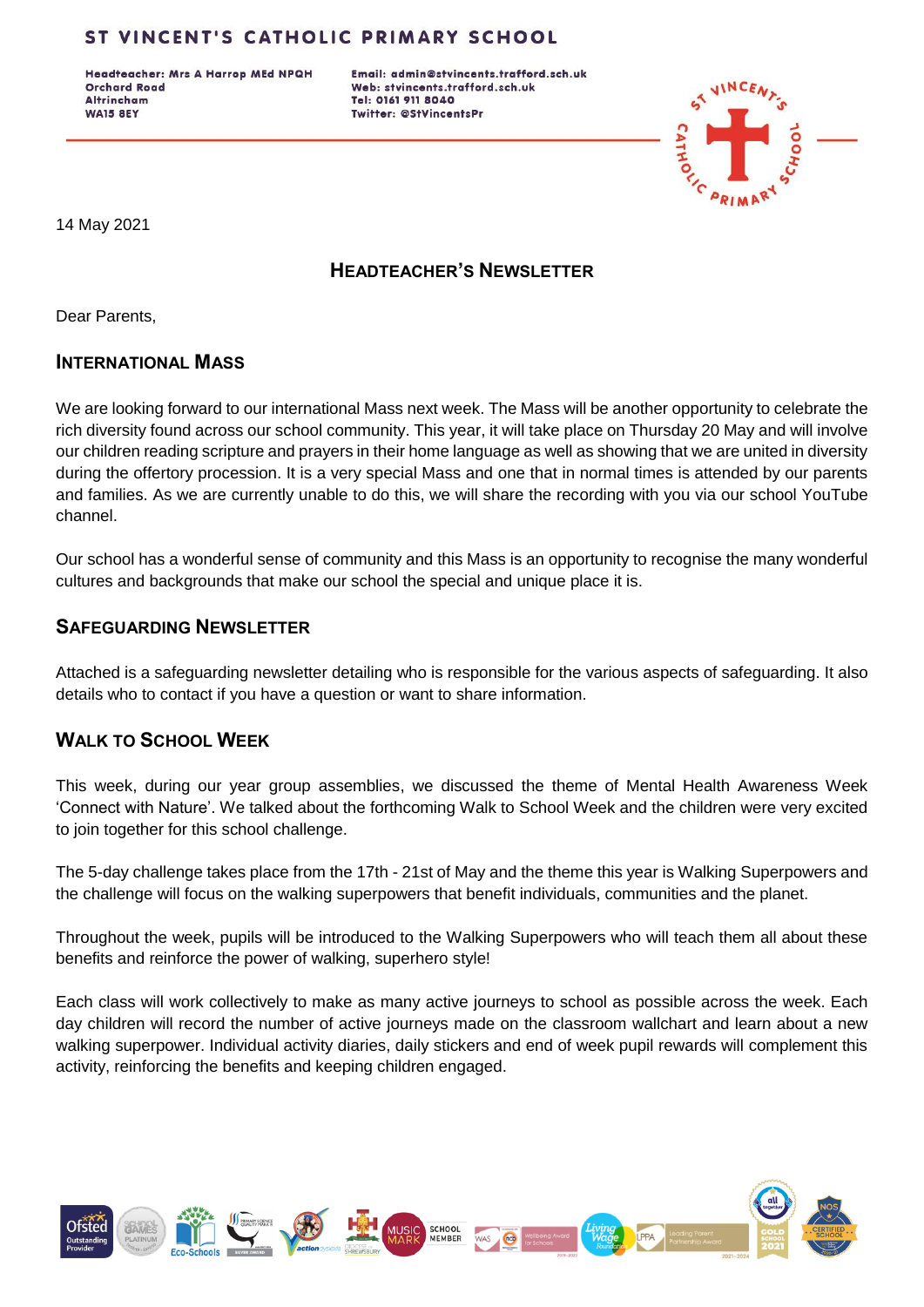Headteacher: Mrs A Harrop MEd NPQH **Orchard Road Altrincham WA15 8EY** 

Email: admin@stvincents.trafford.sch.uk Web: stvincents.trafford.sch.uk Tel: 0161 911 8040 Twitter: @StVincentsPr





# **CYCLING**

We are pleased to share that we have had a new bike storage rack installed on the school site near the Balmoral Road gate entrance. We also have plans to install scooter storage in the summer term. This is a wonderful new resource, which will encourage cycling and scooting to school. However, it is important that we ensure all of our children remain safe when travelling to and from school.

We recognise the many positive health benefits and environmental effects of students cycling to and from school. We are therefore looking to encourage this form of travel for our children. Next week, the children will be taking part in class based road safety lessons and we have written guidelines for cycling to and from school that can be found in the attached letter; please read the letter carefully so that we can work together to keep our children safe as they travel to and from school.

# **SPORTS DAY**

Sports Day will be going ahead as a closed event next week due to current restrictions. Children will be competing and supporting each other outside within their year groups. Class bubbles will continue to be socially distanced from each other. Children will need to make sure that they have their usual PE kits in school so that they can change for the event. Photos will be shared through Google Classroom for each class so that you can share in their enjoyment.

## **OUR RECOVERY CURRICULUM**

This week we will share some of our actions for our recovery curriculum. Throughout the pandemic, we have been focused on ensuring the children receive the highest standard of teaching and learning at home or in critical worker school.

Since our return to school in March, we have been focused on closing any gaps in learning. We have been working through our 16 week curriculum recovery roadmap, which will take us to the end of the summer term. Throughout this time, we have ensured we have provided quality first teaching, together with interventions and tutoring support where needed.

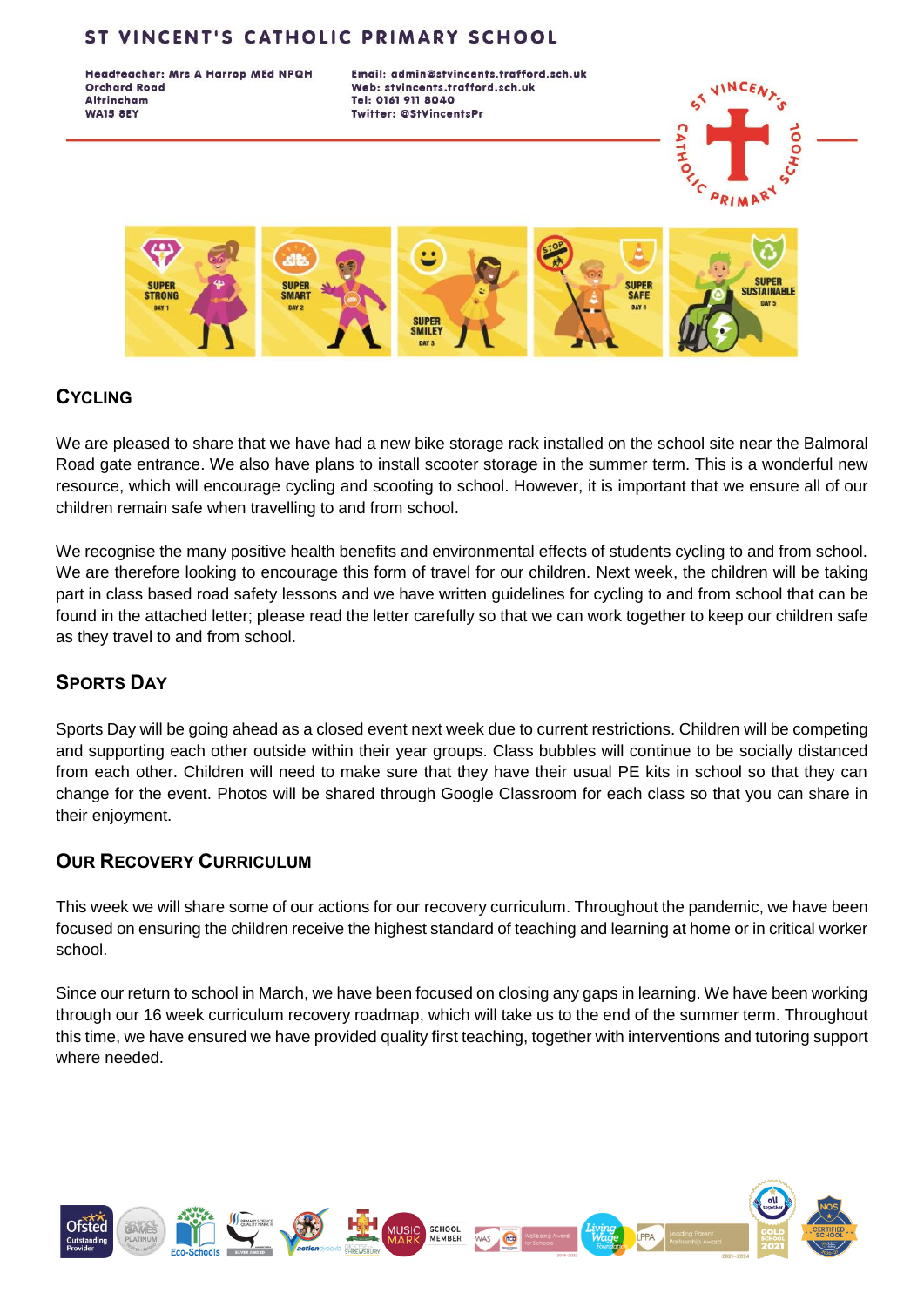Headteacher: Mrs A Harrop MEd NPQH **Orchard Road Altrincham WA15 8EY** 

Email: admin@stvincents.trafford.sch.uk Web: stvincents.trafford.sch.uk Tel: 0161 911 8040 **Twitter: @StVincentsPr** 



#### **HISTORY DAY INFORMATION**

On the Wednesday 19 May, we will spend the day learning about periods of history. This is a good opportunity for children to expand their knowledge of their history topic through enrichments and will make for a memorable day.

To enhance the experience for the children, we would like them to come into school dressed as a person from their year group's topic; please see suggestions below. We have purposely chosen themes for costumes that can be easily put together. An email has been sent out previously with the details on, but is included below as a reminder.

**Reception:** The 1960s - Children can choose outfits from the 1960s (flowers in hair, head bands, coloured glasses, bright coloured trousers, dresses, tops, sandals) or skirts/dresses with tights and boots, dark trousers, white shirt, narrow tie.

**Year 1:** Great Explorers – Children can choose which kind of explorer they would like to be. They could wear trousers and a t-shirt paired with accessories, such as toy binoculars and/or a safari hat.

**Year 2:** The Titanic - Children can choose which class they will be (first, second or third). Children can wear flat caps, trousers and shirt or dresses or long skirts with a white blouse or t-shirt.

Year 3: Ancient Egyptians - Children can wear a large adult's t-shirt over some shorts which they can fasten with a belt over the top and wear sandals.

**Year 4:** The Romans - Children can choose to be a Roman soldier or a Roman citizen. Soldiers can wear red PE tops and shorts, sandals, small plastic dagger (helmet/armour provided by school). Citizens can wear a white sheet wrapped around as a toga or white pillow case with head and arm holes cut out, belt and sandals (wreath or head band optional).

**Year 5:** Influential Americans throughout History – Please choose an influential American and base your outfit choice on them.

**Year 6:** WW2 - Evacuation Children – Children can wear a cap or woollen hat and they should have kneelength trousers. (Cardigan or woolly jumper optional.) Other options include a beret, headscarf or woollen hat and a knee-length dress or skirt.

### **PASTORAL DROP IN REMINDER**

Thank you to those parents who attended our pastoral drop in. The next drop in is on Tuesday 18 May from 1:30 - 3:30pm. You can sign up for a call with Mrs Gee by following the details below. Please visit [https://stvincentscatholicprimary.schoolcloud.co.uk](https://stvincentscatholicprimary.schoolcloud.co.uk/) to book your appointments.

The above details should correspond to the details we have on record in order for you to gain access, please contact [admin@stvincents.trafford.sch.uk](mailto:admin@stvincents.trafford.sch.uk) if you have any questions.